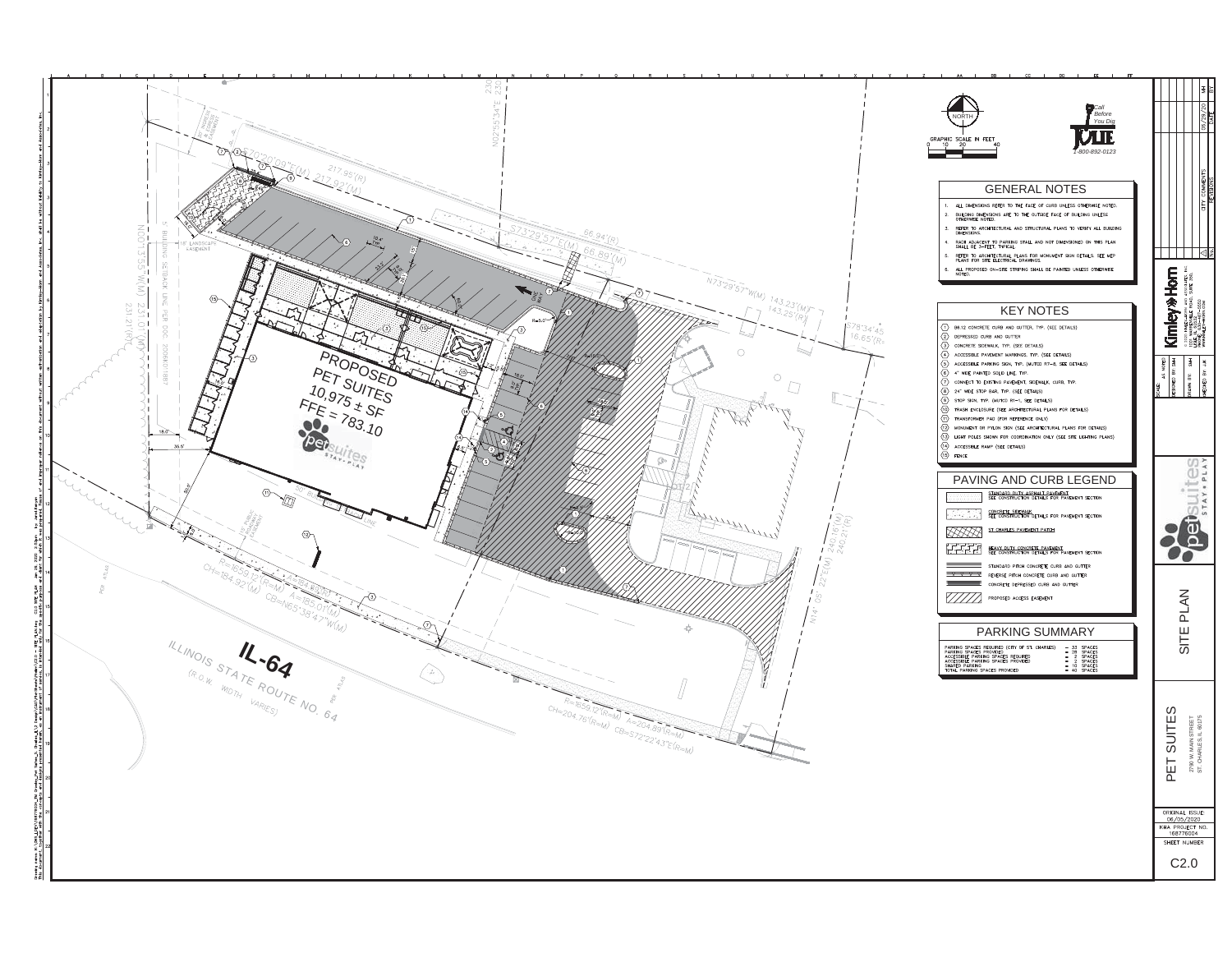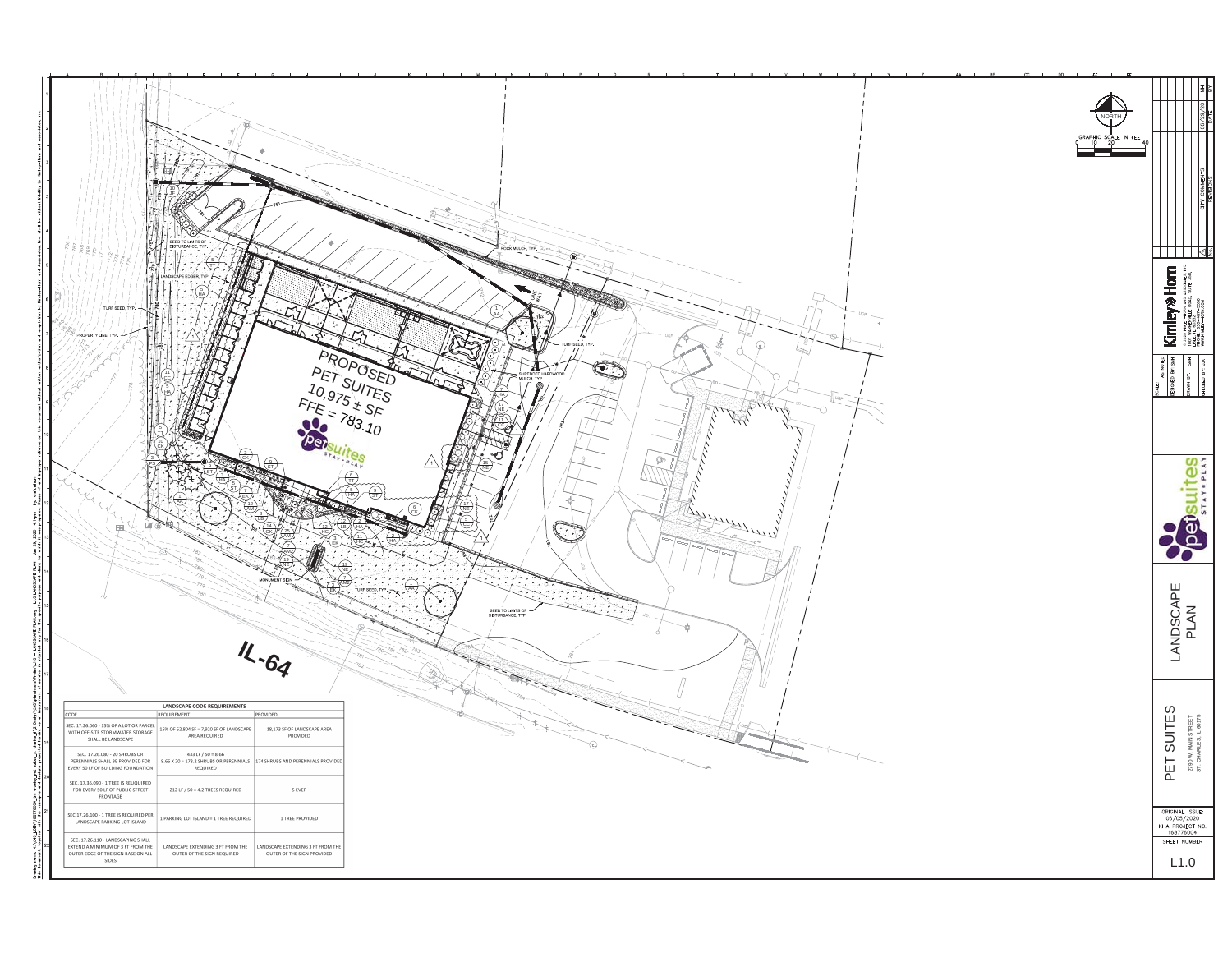

## LANDSCAPE NOTES

- 1. THE LANDSCAPE CONTRACTOR SHALL BE RESPONSIBLE FOR INSTALLING MATERIALS ANDPLANTS SHOWN ON THE LANDSCAPE PLAN. THE CONTRACTOR IS RESPONSIBLE FOR THE COST<br>TO REPAIR UTILITIES, ADJACENT LANDSCAPE, PUBLIC AND PRIVATE PROPERTY THAT IS<br>DAMAGED BY THE CONTRACTOR OR THEIR SUBCONTRACTOR'S OPERATIONS DURI PRIOR TO ANY EXCAVATION.
- 2. THE CONTRACTOR SHALL REPORT ANY DISCREPANCY IN PLAN VS. FIELD CONDITIONS IMMEDIATELY TO THE LANDSCAPE ARCHITECT, PRIOR TO CONTINUING WITH THAT PORTION OF
- WORK<br>3. THE CONTRACTOR SHALL BE RESPONSIBLE FOR THE REPAIR OF ANY OF THEIR TRENCHES OR<br>4. ALL NURSERY STOCK SHALL BE WELL BRANCHED, HEALTHY, FULL, PRE-INOCULATED AND<br>6. ALL NURSERY STOCK SHALL BE WELL BRANCHED, HEALTHY, FU
- MECESSARY TO PREVENT SUN SCALD AND INSECT DAMAGE. THE LANDSCAPE CONTRACTOR<br>SHALL REMOVE THE WRAP AT THE PROPER TIME AS A PART OF THIS CONTRACT.<br>5. ALL NURSERY STOCK SHALL BE GUARANTEED, BY THE CONTRACTOR, FOR ONE YEAR FROM
- 6. AMENDED SOIL SHALL BE PROVIDED AND GRADED BY THE GENERAL CONTRACTOR UP TO 6
- INCHES BELOW FINISHED GRADE IN TURF AREAS AND 18 INCHES IN PLANTING AREAS.<br>T. PLANTING AREA SOIL SHALL BE AMENDED WITH 25% SPHANGIUM PEATMOSS, 5% HUMUS AND<br>AGS% PULVERIZED SOIL FOR ALL SHRUG, ORNAINENTAL CRASS, PERENNIAL A
- 
- 9. CONTRACTOR SHALL INSTALL SHREDDED HARDWOOD MULCH AT A 3" DEPTH TO ALL TREES, SHRUB, PERENNIAL, AND GROUNDCOVER AREAS. TREES PLACED IN AREA COVERED BY TURF<br>SHALL RECEIVE A 4 FT WIDE MAXIMUM TREE RING WITH 3' DEPTH SHREDDED HARDWOOD<br>MULCH. A SPADED BED EDGE SHALL SEPARATE MULCH BEDS FROM TURF OR SEED
- SPADED EDGE IS NOT REQUIRED ALONG CURBED EDGES.10. WEED FABRIC SHALL ONLY BE APPLIED UNDER DECORATIVE STONE APPLICATIONS.
- 11. INSTALLATION OF TREES WITHIN PARKWAYS SHALL BE COORDINATED IN THE FIELD WITH<br>LOCATIONS OF UNDERGROUND UTILITIES. TREES SHALL NOT BE LOCATED CLOSER THAN 5<br>FROM UNDERGROUND UTILITY LINES AND NO CLOSER THAN 10' FROM UTILI
- 12. DO NOT DISTURB THE EXISTING PAVING, LIGHTING, OR LANDSCAPING THAT EXISTS ADJACENT TO THE SITE UNLESS OTHERWISE NOTED ON PLAN. 13. PLANT QUANTITIES SHOWN ARE FOR THE CONVENIENCE OF THE OWNER AND JURISDICTIONAL
- REVIEW AGENCIES. THE CONTRACTOR IS RESPONSIBLE FOR VERIFYING ALL PLANT QUANTITIES
- AS DRAWN. 14. THE OWNER'S REPRESENTATIVE MAY REJECT ANY PLANT MATERIALS THAT ARE DISEASED,
- DEFORMED, OR OTHERWISE NOT EXHIBITING SUPERIOR QUALITY. 15. THE CONTINUED MAINTENANCE OF ALL REQUIRED LANDSCAPING SHALL BE THE RESPONSIBILITY
- OF THE OWNER OF THE PROPERTY ON WHICH SAID MATERIALS ARE REQUIRED. ALL PLANT<br>MATERIALS REQUIRED BY THIS SECTION SHALL BE MAINTAINED AS LIVING VEGETATION AND<br>SHALL BE PROMPTLY REPLACED IF THE PLANT MATERIAL HAS DIED PRIOR T TIMES.

NTS

| 4 | <b>LANDSCAPE NOTES</b> |  |
|---|------------------------|--|
|   |                        |  |

| <b>PLANT SCHEDULE</b>  |      |     |                                                                 |            |              |            |  |  |  |
|------------------------|------|-----|-----------------------------------------------------------------|------------|--------------|------------|--|--|--|
| TREES                  | CODE | QTY | BOTANICAL / COMMON NAME                                         | CONT       | CAL          | SIZE       |  |  |  |
|                        | AA   | 3   | ACER FREEMANII 'ARMSTRONG' / FREEMAN MAPLE                      | B&B        | 2.5" CAL MIN |            |  |  |  |
| <b>EVERGREEN TREES</b> | CODE | QTY | BOTANICAL / COMMON NAME                                         | CONT       | CAL          | SIZE       |  |  |  |
|                        | PS   | 3   | PINUS STROBUS / WHITE PINE                                      | B&B        |              | 6" HT MIN  |  |  |  |
| SHRUB:                 | CODE | QTY | BOTANICAL / COMMON NAME                                         | CONT       | SPACING      | SIZE       |  |  |  |
| Ģ                      | CC   | 27  | CORNUS SANGUINEA 'CATO' / ARCTIC SUN DOGWOOD                    | 3 GAL      |              | 24" HT MIN |  |  |  |
| F                      | HA   | 29  | HYDRANGEA ARBORESCENS 'ANNABELLE' / ANNABELLE SMOOTH HYDRANGEA  | 5 GAL      |              | 24" HT MIN |  |  |  |
| Œ                      | JF   | 10  | JUNIPERUS CHINENSIS 'FAIRVIEW' / FAIRVIEW JUNIPER               | 5 GAL      |              | 48" HT MIN |  |  |  |
| ⊙                      | ST   | 32  | SPIRAEA BETULIFOLIA 'TOR' / BIRCHLEAF SPIREA                    | 3 GAL      |              | 24" HT MIN |  |  |  |
| ⊕                      | TT   | 16  | TAXUS X MEDIA 'TAUNTONII' / TAUNTON YEW                         | 5 GAL      |              | 24" HT MIN |  |  |  |
| GRASSES                | CODE | QTY | BOTANICAL / COMMON NAME                                         | CONT       | SPACING      | SIZE       |  |  |  |
| Θ                      | CK   | 33  | CALAMAGROSTIS X ACUTIFLORA 'KARL FOERSTER' / FEATHER REED GRASS | 1 GAL      |              | 18" HT MIN |  |  |  |
| PERENNIALS             | CODE | QTY | BOTANICAL / COMMON NAME                                         | SPACING    |              |            |  |  |  |
|                        | AM   | 37  | ALLIUM X 'MILLENIUM' / MILLENIUM ORNAMENTAL CHIVE               | 18" o.c.   |              |            |  |  |  |
|                        | AM2  | 14  | ACHILLEA MILLEFOLIUM 'MOONSHINE' / YARROW                       | 18" o.c.   |              | ۵          |  |  |  |
|                        | EK   | 13  | ECHINACEA PURPUREA 'KIM'S KNEE HIGH' TM / PURPLE CONEFLOWER     | 18" o.c.   |              |            |  |  |  |
|                        | HC   | 23  | HEMEROCALLIS X 'CHICAGO FIRE' / DAYLILY                         | 18" o.c.   |              |            |  |  |  |
|                        | LB   | 20  | LIRIOPE MUSCARI 'BIG BLUE' / BIG BLUE LILYTURF                  | 18" o.c.   |              |            |  |  |  |
|                        | NE   |     | NEPETA X 'EARLY BIRD' / EARLY BIRD CATMINT                      | $12°$ o.c. |              |            |  |  |  |
| <b>GROUND COVERS</b>   | CODE | QTY | BOTANICAL / COMMON NAME                                         | SPACING    |              |            |  |  |  |
|                        |      |     | 2"-3" RIVER ROCK MULCH                                          |            |              |            |  |  |  |
|                        |      |     | <b>TURF SEED</b>                                                |            |              |            |  |  |  |

suites ₩ ▵ LANDSCAPE<br>NOTES AND<br>DETAILS LANDSCAPE NOTES AND DETAILS

ທ

PET SUITES 2790 W. MAIN STREET ST. CHARLES, IL 60175

PET 품 2790<br>ST. C

 $\omega$ **SUITE** "REET<br>60175 MAIN

L2.0

ORIGINAL ISSUE:<br>06/05/2020<br>KHA PROJECT NO.<br>168776004 SHEET NUMBI